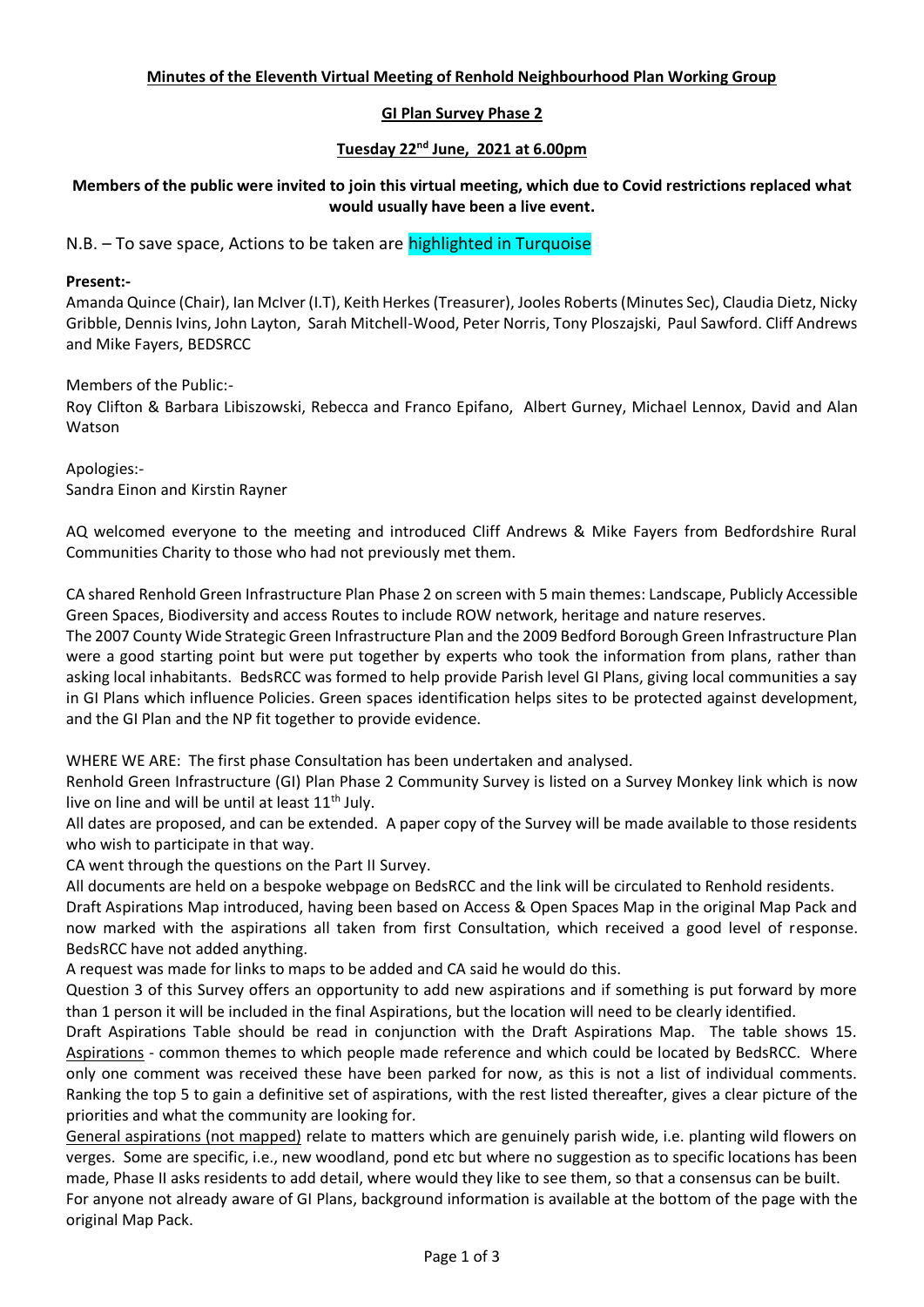Green Spaces & ROW Map This needs to meet certain government criteria, but also needs to identify which green spaces are important to the community. The map needs to be read in conjunction with the Renhold GI Plan Open Spaces Table which lists 20 sites. In addition to the black numbers there are smaller numbers which are the ROW numbers - making identification easier.

CA asked if there were any questions:-

IM said that he, and several others, have pondered the purpose of the question "how long have you lived in the Parish?" CA replied this is part of gathering evidence base, to ensure that there is a cross section from the community who have responded. Likewise "which area of the Parish do you live in?". If all respondents had lived in the village, say, for more than 20 years, or, say, 95% lived in the same street, it might be necessary to run the survey again as it would not be truly representative of the whole community.

PN questioned the area marked 19 "accessible sites" and was informed that from the information received this was an area which was accessible to the general public and could be used, differentiating it from formal access sites where use is restricted, i.e., cemeteries, school grounds, formal sports pitches etc.

CA asked that if anyone thought that the shadings of an area on the map were incorrect to please let him know

AG said that as far as he is aware apart from the Village Green, all land in the older part of the village is private. CA answered saying that before any aspiration can be actioned it needs (1) Consent from the landowner and (2) funding. The same with councils & developers. Local residents can show what they would like to see enhanced and then the land owner can be approached. Any action plan would start by firstly engaging with the land owners.

JR asked CA whether he had ever heard of any Parish which had received funding to replace stiles, which she believes are owned by the land owner. CA said that funding was possible from the ROW department and said that sometimes stiles can be replaced by kissing gates. However land use is a determining factor if there is livestock. The landowner may agree to replace stiles with something more accessible but agreement would be needed & it would not necessarily be with kissing gates.

PS joined the meeting at this point.

RC expressed confusion as to which brook is officially Ravensden Brook and which is Renhold. After some discussion amongst the whole group, and explanation from PN that different OS maps have different labels in different places, AC confirmed it is difficult to know which is right. PN to investigate and get back to us.

NG replied to JR's request for a map showing Tree Protection Orders saying she and AQ have been trying to get the Tree Officer to visit but it was proving difficult. KH pointed out that the LA would have a map, which they would use when considering Planning Applications, and whilst discussion was taking place CA found a list on BBC website, for which he would send a link to NG.  $MF(?)$  agreed to investigate the matter and to speak with the Tree Officer.

KH brought up the subject of traffic weight limits and the fact that HGV lorries are starting to use Hookhams Lane regularly again. Local police officer Ed Flynn to be contacted by AQ.

State of footpaths & road surfaces, overgrown hedges was discussed. AQ to email BBC asking them to investigate and enforce

AQ thanked CA and MF and said that she and IM would be working on a paper copy of the Phase 2 Community Survey, which would be provided to them by Monday 28<sup>th</sup> June AQ/IM

## NEXT STEPS

Housing Needs Survey Funding for the survey has been secured from Locality. Jemma McLean from BedsRCC previously sent through information for consideration, and IM shared the draft Housing Needs Survey on screen which will be specific to Renhold.

AQ said that it needed to be decided what RNPWG's approach to new development will be, and where it should go.